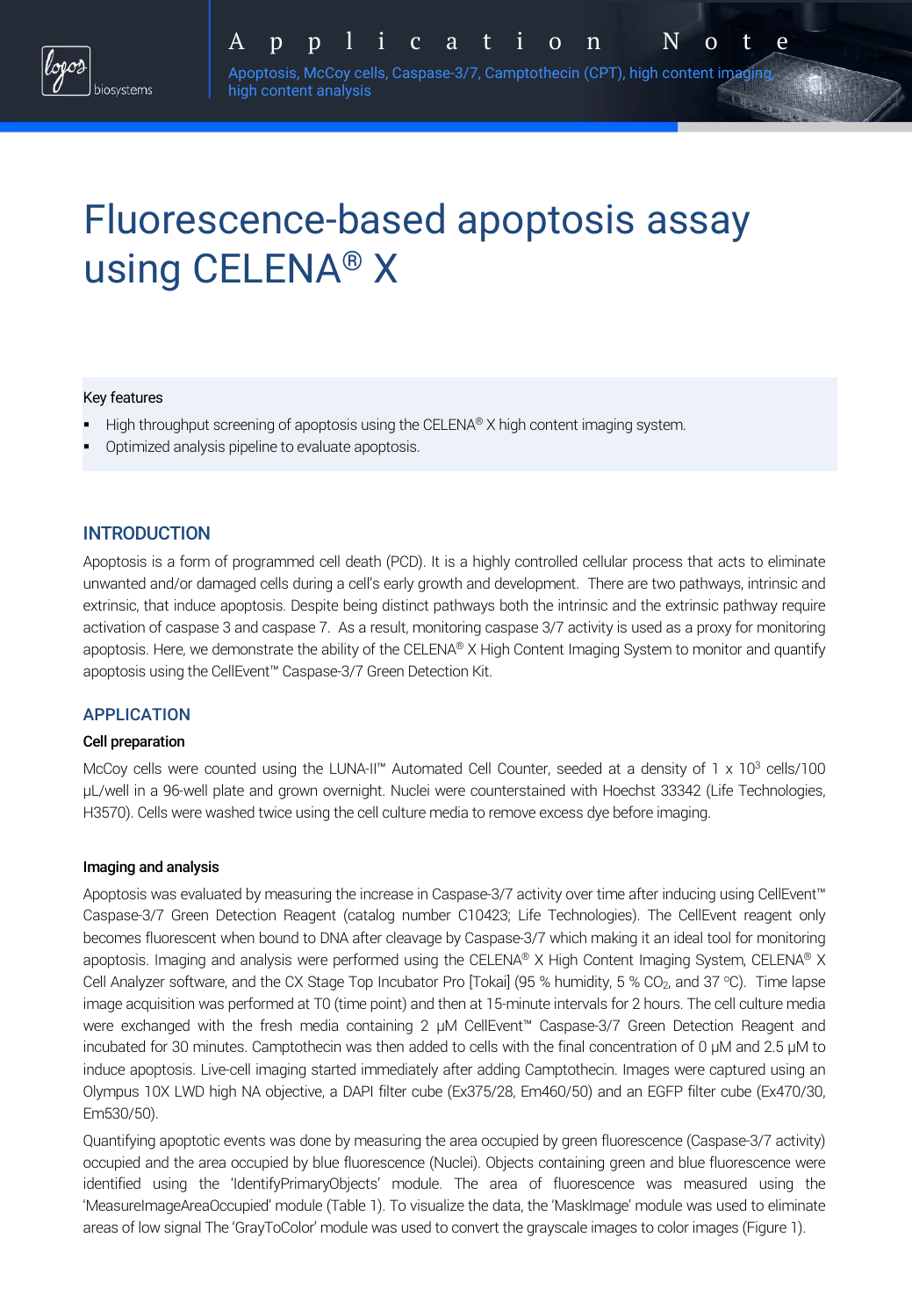| Order | Module                   | <b>Use</b>                                                                                    |
|-------|--------------------------|-----------------------------------------------------------------------------------------------|
|       | IdentifyPrimaryObjects   | Detects blue fluorescing Hoechst 33342                                                        |
|       | IdentifyPrimaryObjects   | Detects green fluorescing CellEvent™ Green Detection Reagent                                  |
|       | MaskImage                | Eliminates cells with light levels below background                                           |
| 4     | MeasureImageAreaOccupied | Measures area occupied by fluorescing CellEvent™ Green Detection reagent<br>and Hoechst 33342 |
|       | GrayToColor              | Produces color images from gray scale                                                         |

*Table 1. Description of the pipeline used to assess apoptosis with CELENA® X Cell Analyzer*



*Figure 1. Time-lapse images acquired using CELENA® X system showing green fluorescence increasing over time (scale bar: 100 µm).*



*Figure 2. Quantification of apoptosis. The area occupied by green fluorescence (showing caspase activity) was divided by DAPI (showing Nuclei). Camptothecin treatment increases caspase activity over time.*